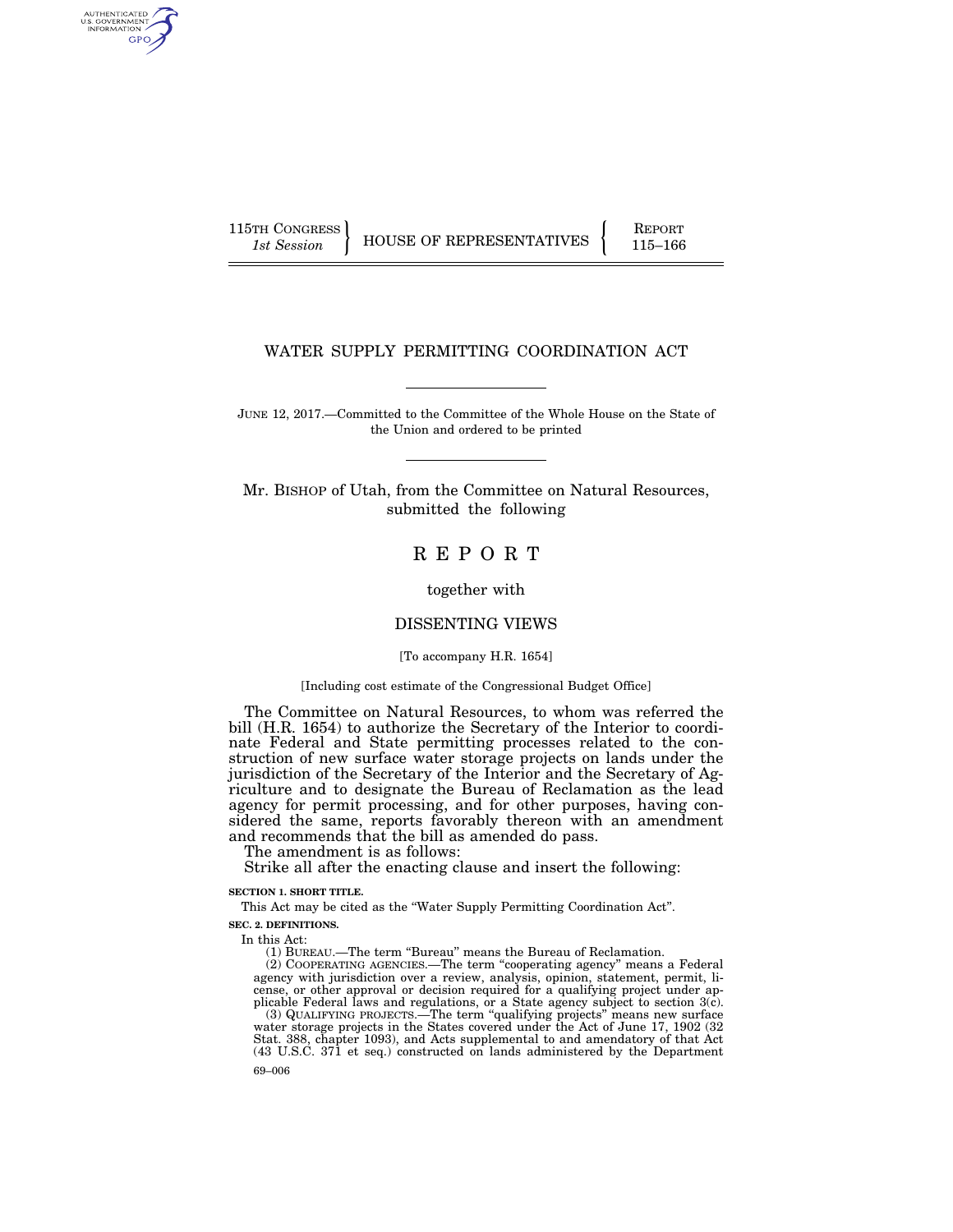of the Interior or the Department of Agriculture, exclusive of any easement, right-of-way, lease, or any private holding, unless the project applicant elects not to participate in the process authorized by this Act.

(4) SECRETARY.—The term ''Secretary'' means the Secretary of the Interior.

#### **SEC. 3. ESTABLISHMENT OF LEAD AGENCY AND COOPERATING AGENCIES.**

(a) ESTABLISHMENT OF LEAD AGENCY.—The Bureau is established as the lead agency for purposes of coordinating all reviews, analyses, opinions, statements, per-mits, licenses, or other approvals or decisions required under Federal law to construct qualifying projects.

(b) IDENTIFICATION AND ESTABLISHMENT OF COOPERATING AGENCIES.—The Commissioner of the Bureau shall—

(1) identify, as early as practicable upon receipt of an application for a qualifying project, any Federal agency that may have jurisdiction over a review, analysis, opinion, statement, permit, license, approval, or decisi

 $(2)$  notify any such agency, within a reasonable time<br>frame, that the agency has been designated as a cooperating agency in regards to the qualifying project<br>unless that agency responds to the Bureau in writing, within a forth by the Bureau, notifying the Bureau that the agency—

 $(A)$  has no jurisdiction or authority with respect to the qualifying project; (B) has no expertise or information relevant to the qualifying project or any review, analysis, opinion, statement, permit, license, or other approval or decision associated therewith; or

(C) does not intend to submit comments on the qualifying project or con-duct any review of such a project or make any decision with respect to such project in a manner other than in cooperation with the Bureau.

(c) STATE AUTHORITY.—A State in which a qualifying project is being considered may choose, consistent with State law—

(1) to participate as a cooperating agency; and

(2) to make subject to the processes of this Act all State agencies that—

(A) have jurisdiction over the qualifying project;

(B) are required to conduct or issue a review, analysis, or opinion for the qualifying project; or

(C) are required to make a determination on issuing a permit, license, or approval for the qualifying project.

#### **SEC. 4. BUREAU RESPONSIBILITIES.**

(a) IN GENERAL.—The principal responsibilities of the Bureau under this Act are— (1) to serve as the point of contact for applicants, State agencies, Indian

tribes, and others regarding proposed qualifying projects;

(2) to coordinate preparation of unified environmental documentation that will serve as the basis for all Federal decisions necessary to authorize the use of Federal lands for qualifying projects; and

(3) to coordinate all Federal agency reviews necessary for project development and construction of qualifying projects.

(b) COORDINATION PROCESS.—The Bureau shall have the following coordination responsibilities:

(1) PREAPPLICATION COORDINATION.—Notify cooperating agencies of proposed qualifying projects not later than 30 days after receipt of a proposal and facilitate a preapplication meeting for prospective applicants, relevant Federal and State agencies, and Indian tribes-

(A) to explain applicable processes, data requirements, and applicant submissions necessary to complete the required Federal agency reviews within the timeframe established; and

(B) to establish the schedule for the qualifying project.

(2) CONSULTATION WITH COOPERATING AGENCIES.—Consult with the cooperating agencies throughout the Federal agency review process, identify and obtain relevant data in a timely manner, and set necessary deadlines for cooperating agencies.

(3) SCHEDULE.—Work with the qualifying project applicant and cooperating agencies to establish a project schedule. In establishing the schedule, the Bureau shall consider, among other factors—

(A) the responsibilities of cooperating agencies under applicable laws and regulations; (B) the resources available to the cooperating agencies and the non-Fed-

eral qualifying project sponsor, as applicable;

(C) the overall size and complexity of the qualifying project;

(D) the overall schedule for and cost of the qualifying project; and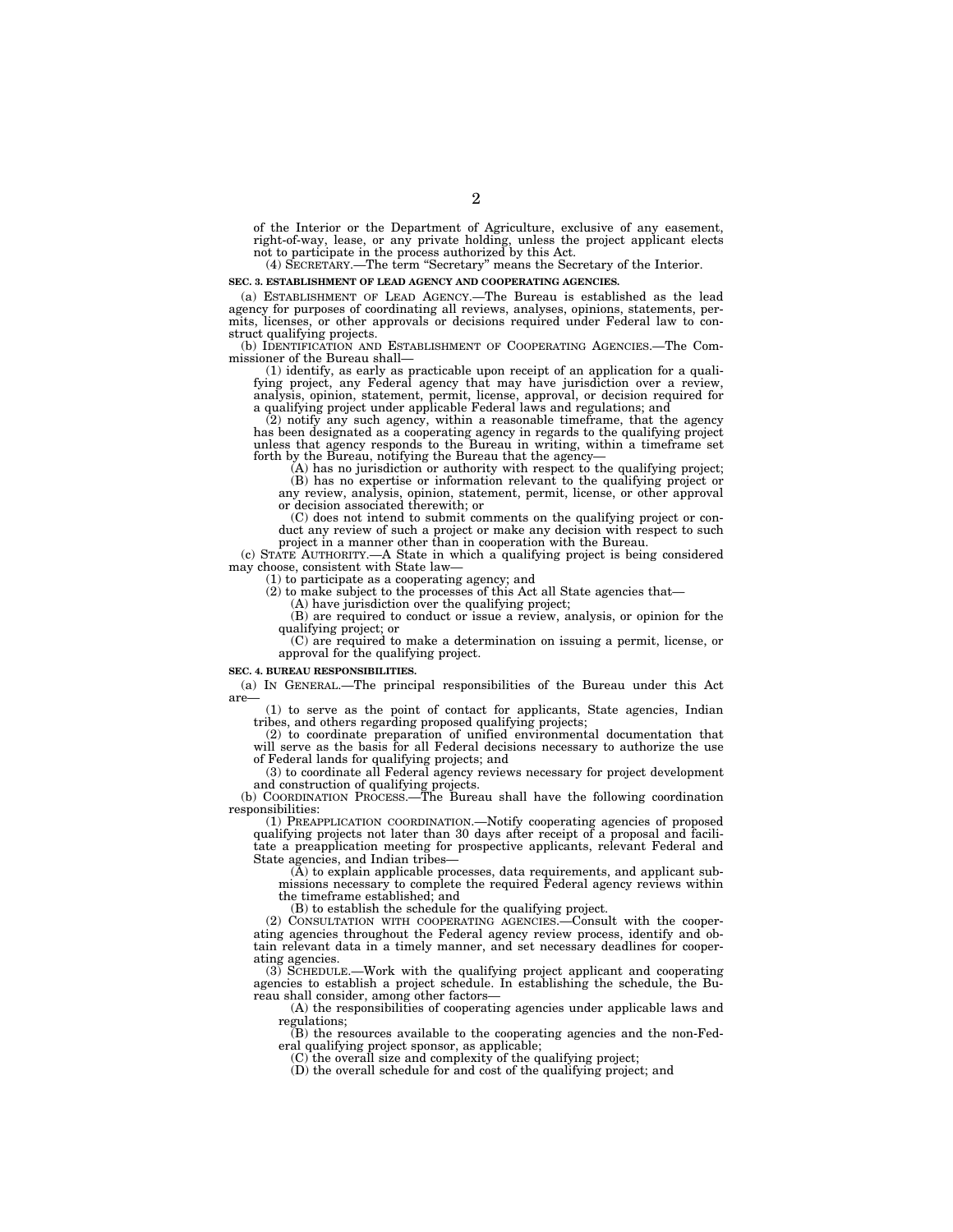(E) the sensitivity of the natural and historic resources that may be affected by the qualifying project.

(4) ENVIRONMENTAL COMPLIANCE.—Prepare a unified environmental review document for each qualifying project application, incorporating a single environmental record on which all cooperating agencies with authority to issue approvals for a given qualifying project shall base project approval decisions. Help ensure that cooperating agencies make necessary decisions, within their respective authorities, regarding Federal approvals in accordance with the following timelines:

(A) Not later than 1 year after acceptance of a completed project application when an environmental assessment and finding of no significant impact is determined to be the appropriate level of review under the National Environmental Policy Act of 1969 (42 U.S.C. 4321 et seq.).

(B) Not later than 1 year and 30 days after the close of the public comment period for a draft environmental impact statement under the National Environmental Policy Act of 1969 (42 U.S.C. 4321 et seq.), when an environmental impact statement is required under the same.

(5) CONSOLIDATED ADMINISTRATIVE RECORD.—Maintain a consolidated administrative record of the information assembled and used by the cooperating agencies as the basis for agency decisions.

(6) PROJECT DATA RECORDS.—To the extent practicable and consistent with Federal law, ensure that all project data is submitted and maintained in generally accessible electronic format, compile, and where authorized under existing law, make available such project data to cooperating agencies, the qualifying project applicant, and to the public.

(7) PROJECT MANAGER.—Appoint a project manager for each qualifying project. The project manager shall have authority to oversee the project and to facilitate the issuance of the relevant final authorizing documents, and shall be responsible for ensuring fulfillment of all Bureau responsibilities set forth in this section and all cooperating agency responsibilities under section 5.

#### **SEC. 5. COOPERATING AGENCY RESPONSIBILITIES.**

(a) ADHERENCE TO BUREAU SCHEDULE.—

(1) TIMEFRAMES.—On notification of an application for a qualifying project, the head of each cooperating agency shall submit to the Bureau a timeframe under which the cooperating agency reasonably will be able to complete the authorizing responsibilities of the cooperating agency.

 $(2)$  SCHEDULE.

(A) USE OF TIMEFRAMES.—The Bureau shall use the timeframes submitted under this subsection to establish the project schedule under section 4.

(B) ADHERENCE.—Each cooperating agency shall adhere to the project schedule established by the Bureau under subparagraph (A).

(b) ENVIRONMENTAL RECORD.—The head of each cooperating agency shall submit to the Bureau all environmental review material produced or compiled in the course of carrying out activities required under Federal law, consistent with the project schedule established by the Bureau under subsection  $(a)(2)$ .

(c) DATA SUBMISSION.—To the extent practicable and consistent with Federal law, the head of each cooperating agency shall submit all relevant project data to the Bureau in a generally accessible electronic format, subject to the project schedule established by the Bureau under subsection (a)(2).

#### **SEC. 6. FUNDING TO PROCESS PERMITS.**

(a) IN GENERAL.—The Secretary, after public notice in accordance with subchapter II of chapter 5, and chapter 7, of title 5, United States Code (commonly known as the ''Administrative Procedure Act''), may accept and expend funds contributed by a non-Federal public entity to expedite the evaluation of a permit of that entity related to a qualifying project.

(b) EFFECT ON PERMITTING.—

(1) EVALUATION OF PERMITS.—In carrying out this section, the Secretary shall ensure that the evaluation of permits carried out using funds accepted under this section shall—

(A) be reviewed by the Regional Director of the Bureau of the region in which the qualifying project or activity is located (or a designee); and

(B) use the same procedures for decisions that would otherwise be required for the evaluation of permits for similar projects or activities not carried out using funds authorized under this section.

(2) IMPARTIAL DECISIONMAKING.—In carrying out this section, the Secretary and the head of each cooperating agency receiving funds under this section for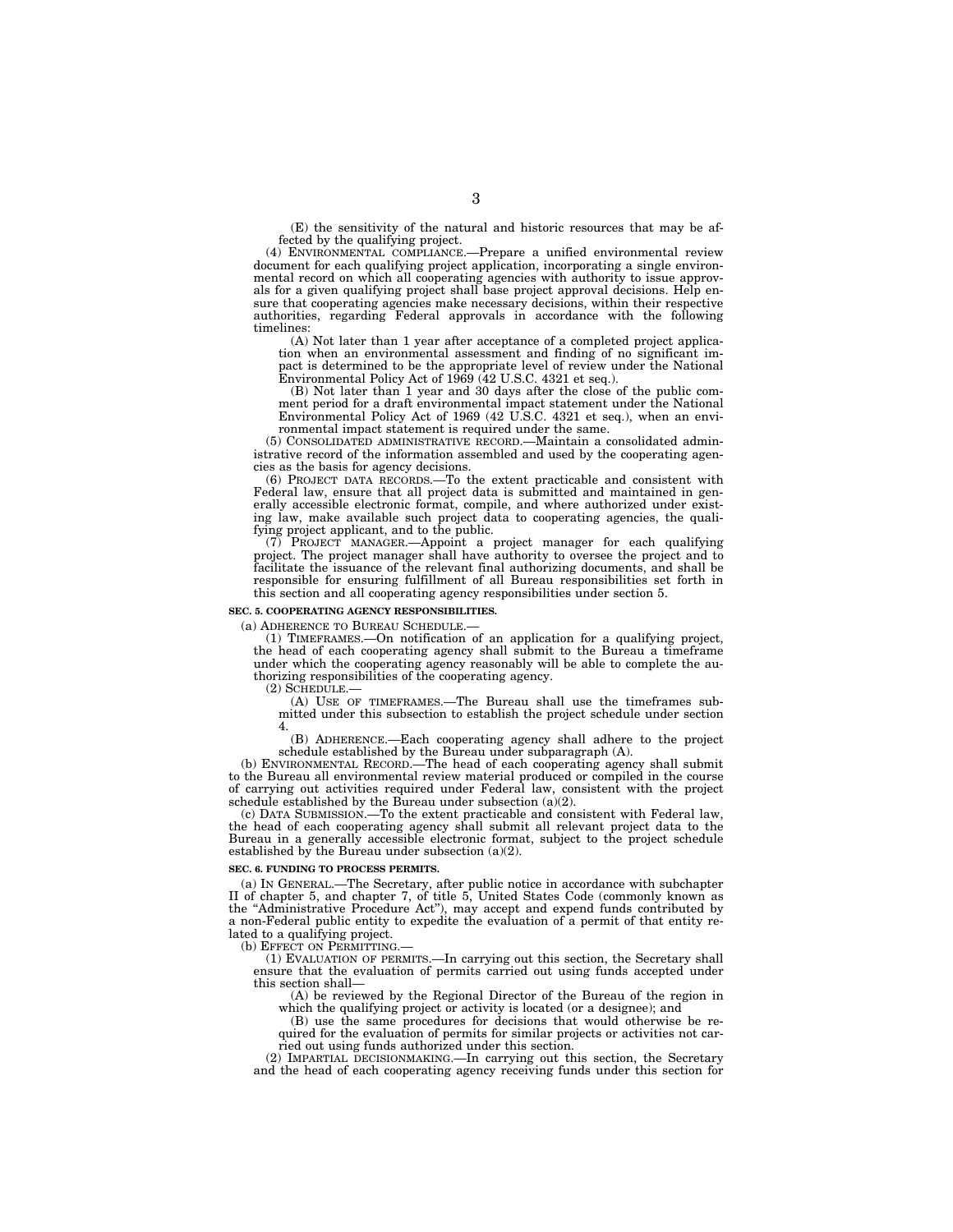a qualifying project shall ensure that the use of the funds accepted under this section for the qualifying project shall not—

(A) substantively or procedurally impact impartial decisionmaking with respect to the issuance of permits; or

(B) diminish, modify, or otherwise affect the statutory or regulatory au-

thorities of the cooperating agency. (c) LIMITATION ON USE OF FUNDS.—None of the funds accepted under this section shall be used to carry out a review of the evaluation of permits required under subsection  $(b)(1)(A)$ .

(d) PUBLIC AVAILABILITY.—The Secretary shall ensure that all final permit decisions carried out using funds authorized under this section are made available to the public, including on the Internet.

#### PURPOSE OF THE BILL

The purpose of H.R. 1654 is to authorize the Secretary of the Interior to coordinate Federal and State permitting processes relating to the construction of new surface water storage projects on lands under the jurisdiction of the Secretary of the Interior and the Secretary of Agriculture and to designate the Bureau of Reclamation as the lead agency for permit processing.

### BACKGROUND AND NEED FOR LEGISLATION

H.R. 1654, as amended, creates a ''one-stop-shop'' permitting process through the Bureau of Reclamation to streamline the current multi-agency permitting processes for new or expanded nonfederal surface storage facilities.

The regulatory process of constructing new surface water storage—whether federally or non-federally owned—often involves a host of federal, state, and local permits and approvals from various agencies. Throughout this process federal agencies are not required to coordinate their permits and approvals with one another and have little incentive to do so. As a result, conflicting agency permit requirements add time to the project planning and implementation process and increase the potential for last-minute surprises that could endanger the success of a project or require significant additional work. For example, it took 14 years to permit but just two years to build the 22,400 acre-foot High Savery Dam Project in Wyoming. At a 2012 Water and Power Subcommittee oversight hearing, Mr. Pat O'Toole, a local rancher testified, ''the lead federal agency wasted a great deal of time making decisions on the project and at times seemed unable to make decisions. These delays not only postponed the project, they resulted in wasted time and money."

Previous Administrations have acknowledged the need for coordinating permitting and review. In October 2009, nine federal agencies entered into a Memorandum of Understanding (MOU) ''to expedite the siting and construction of electric transmission infrastructure in the United States . . . and to improve coordination among project applicants, federal agencies, and states and tribes involved in the siting and permitting process.'' This MOU included provisions for the use of a single unified environmental review document for each project analysis. H.R. 1654 creates a similar "onestop-shop'' permitting process to expedite construction of new or expanded non-federal surface storage facilities. Specifically, the bill establishes Reclamation as the lead agency for purposes of coordinating all reviews, analysis, opinions, statements, permits, licenses, or other federal approvals required under federal law. As the point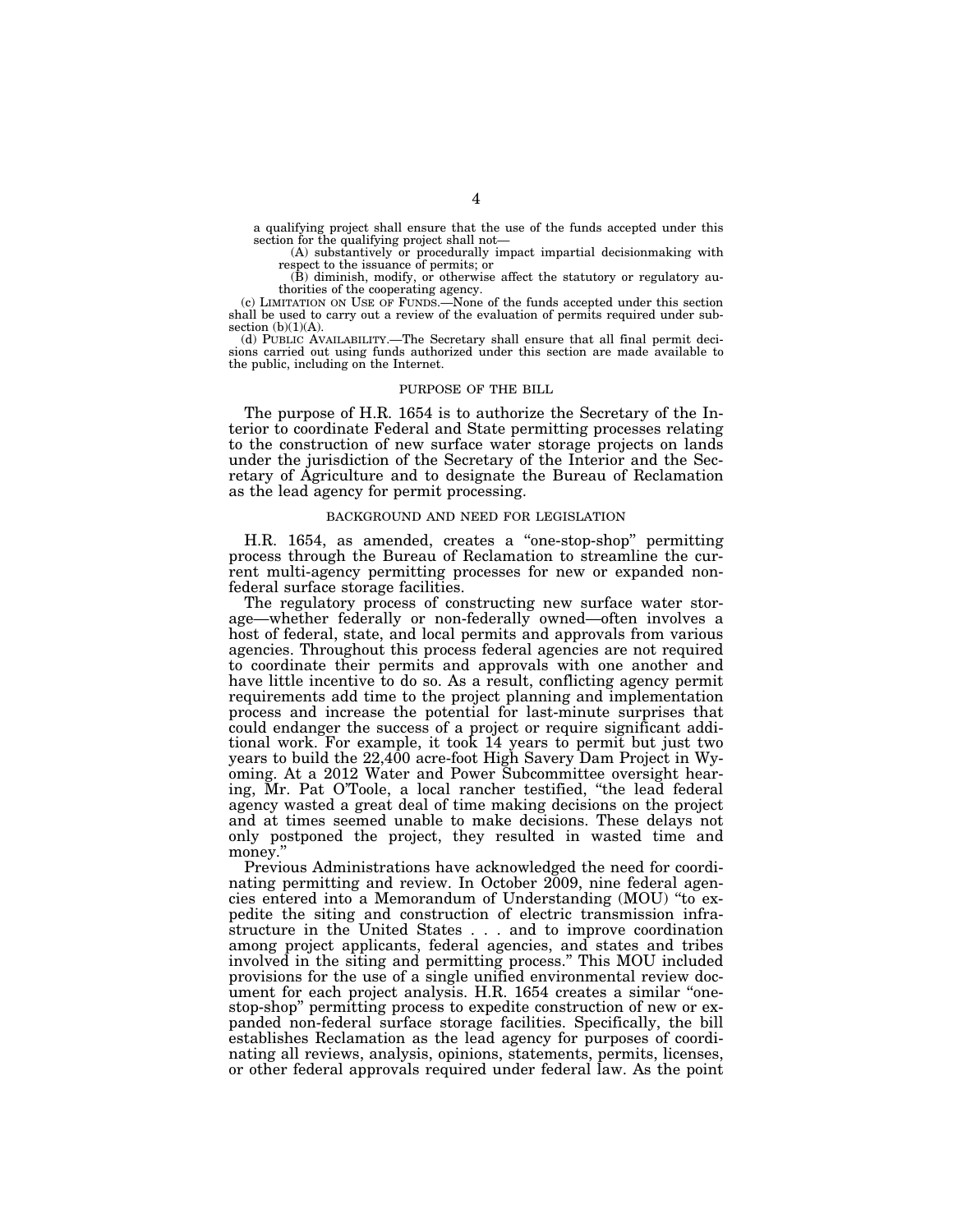of contact for the federal government, Reclamation shall coordinate the preparation of the unified environmental documentation that will serve as the basis for all federal decisions necessary to authorize the use of federal lands, as well as coordinate the project development and construction of qualifying projects. The consolidated permitting process authorized under this Title is modeled after the Obama Administration's ''Interagency Rapid Response Team for Transmission.''

Additionally, the bill allows the Secretary of the Interior to accept and spend funds contributed by a non-federal public entity to expedite the evaluation of a permit relating to the qualifying project—similar to the one authorized under Section 140 of Public Law 108–137—to finance upgrades to the Hetch Hetchy project in California. As amended, the bill allows project sponsors to opt out and pursue other pathways to development if they so choose. The bill is not intended to be a ''one-size-fits-all'' approach, but rather an approach to give water project sponsors the flexibility to choose which agency and process works best for them.

#### SECTION-BY-SECTION ANALYSIS

*Section 1* provides short title for the bill: the ''Water Supply Permitting Coordination Act''.

*Section 2* defines key terms used throughout the Act. As amended, qualifying projects include all new or expanded surface water storage projects, unless the project applicant elects not to participate in the process authorized under this Act.

*Section 3* establishes Reclamation as the lead agency and sets forth the process by which cooperating agencies are identified and established. This process requires Reclamation to notify all agencies with permitting responsibilities related to proposed projects that those projects have been received, and gives agencies who are improperly identified an opportunity to opt out of the process if they will not be performing any review outside of the coordinated process. Section 3 also provides states with discretion to participate as cooperating agencies and to involve their state agencies in coordination with the other cooperating agencies.

*Section 4* sets forth the responsibilities of Reclamation as the lead agency, including serving as the point of contact for applicants, state agencies, Indian tribes, and others regarding proposed qualifying projects. Reclamation must also coordinate the preparation of the unified environmental review document that serves as the basis for all federal decisions necessary to authorize the use of federal lands for new surface water storage construction. To begin the process, Section 4 requires Reclamation to notify cooperating agencies of proposed projects within 30 days and establishes a process by which Reclamation explains the process and the proposed project, establishes a schedule for the project and consults with cooperating agencies. Section 4 also requires that Reclamation prepare a unified environmental review document for each qualifying project, incorporating a single environmental record on which all cooperating agencies shall base project approval decisions, and to maintain a consolidated administrative record of the information assembled. Finally, Section 4 requires that all project data, to the extent practicable and consistent with existing law, be submitted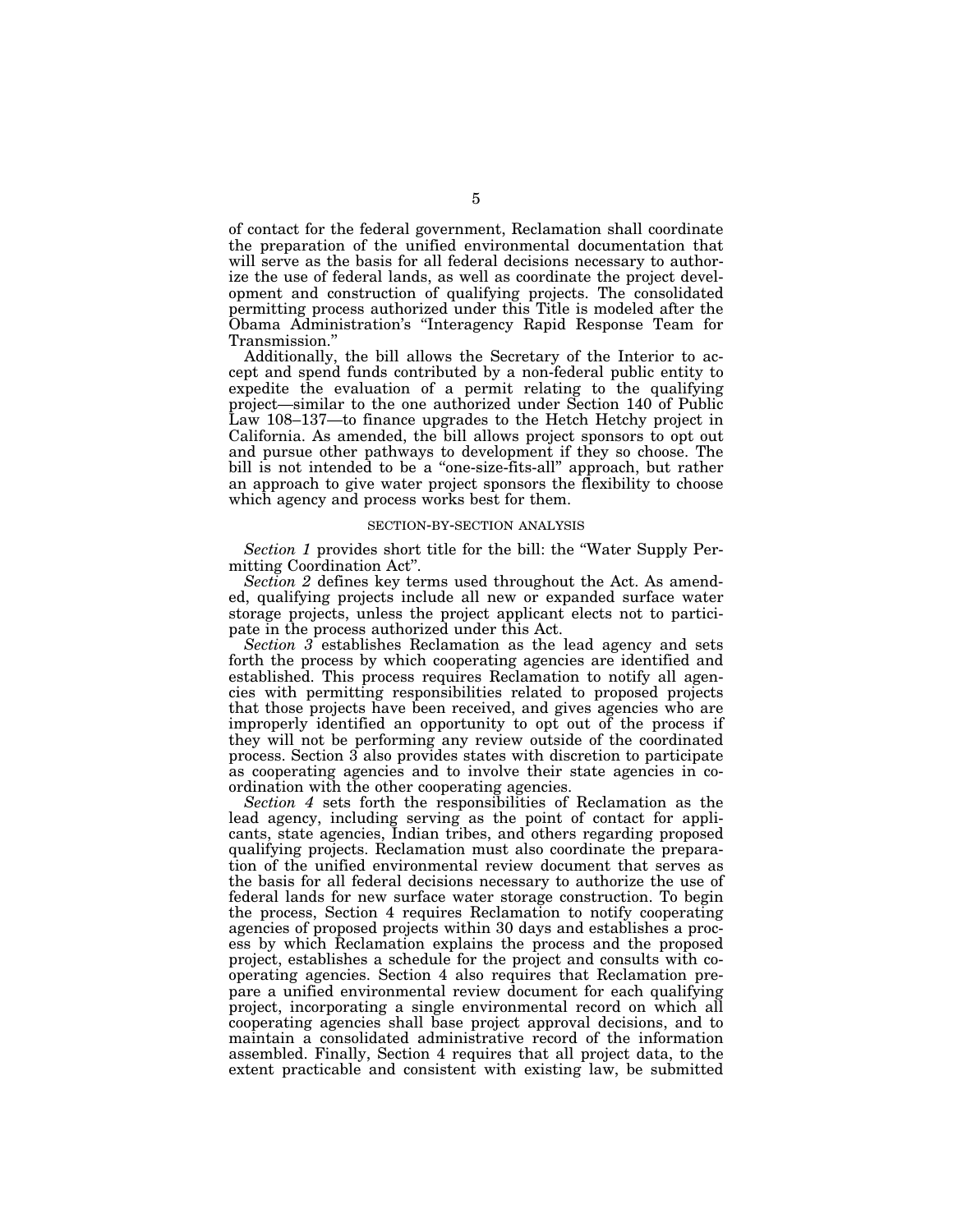to Reclamation as the lead agency and made available online to the public.

*Section 5* establishes the Cooperating Agency responsibilities, including adhering to the coordinated schedule set by Reclamation, cooperating with compilation of the environmental record and adhering to it for all decisions, and submitting all relevant data to Reclamation in a generally accessible format.

*Section 6* establishes the process for third party financial contributions to the ''one-stop-shop'' review process and requires that the Secretary of the Interior shall remain impartial in all decision making with respect to permits both substantively and procedurally.

### COMMITTEE ACTION

H.R. 1654 was introduced on March 21, 2017, by Congressman Tom McClintock (R–CA). The bill was referred to the Committee on Natural Resources, and within the Committee to the Subcommittee on Water, Power and Oceans. On April 26, 2017, the Full Natural Resources Committee met to consider the bill. The Subcommittee on Water, Power and Oceans was discharged by unanimous consent. Congressman McClintock offered amendment designated #1. It was adopted by voice vote. No further amendments were offered and on April 27, 2017, the bill as amended was ordered favorably reported by a bipartisan roll call of 24 ayes to 16 noes, as follows: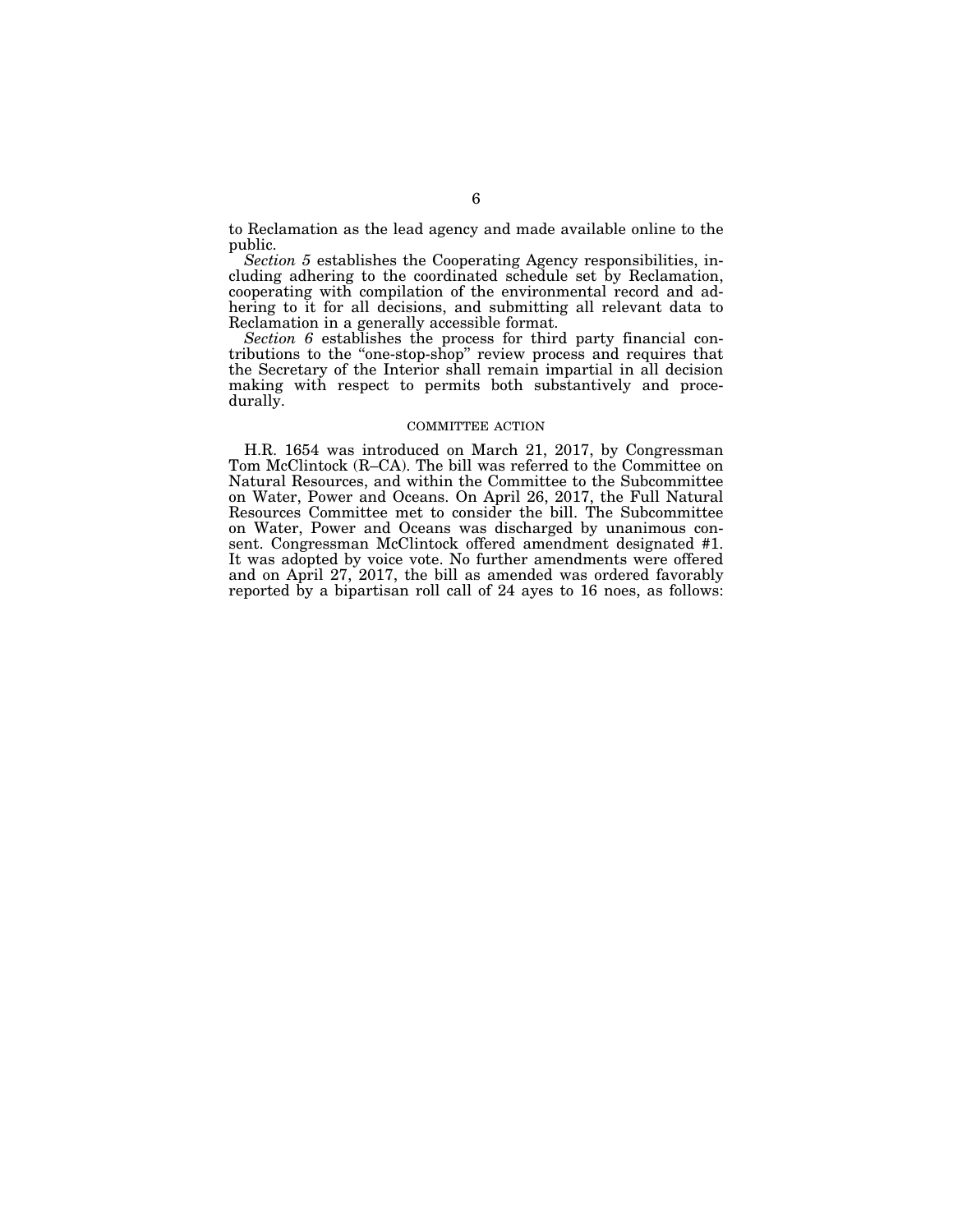# **Committee on Natural Resources** U.S. House of Representatives

 $115th$  Congress

Date: 04-27-17

Recorded Vote #: 5

Meeting on / Amendment on: FC Mark Up on 13 bills: On Favorably Reporting H.R. 1654 (Rep. Tom McClintock), "Water Supply Permitting Coordination Act"

| <b>MEMBERS</b>                   | Yes          | No          | Pres | <b>MEMBERS</b>         | Yes                       | No          | Pres |
|----------------------------------|--------------|-------------|------|------------------------|---------------------------|-------------|------|
| Mr. Bishop, UT, Chairman         | X            |             |      | Mr. Cook, CA           | X                         |             |      |
| Mr.Grijalva, AZ, Ranking Member  |              | X           |      | Mr. Soto, FL           |                           | X           |      |
| Mr. Young, AK, Chairman Emeritus | X            |             |      | Mr. Westerman, AR      | X                         |             |      |
| Mrs. Napolitano, CA              |              | X           |      | Mr. Panetta, CA        |                           | $\mathbf x$ |      |
| Mr. Gohmert, TX, Vice Chairman   | $\mathbf x$  |             |      | Mr. Graves, LA         | $\boldsymbol{\mathsf{X}}$ |             |      |
| Ms. Bordallo, Guam               |              | X           |      | Mr. McEachin, VA       |                           | X           |      |
| Mr. Lamborn, CO                  | X            |             |      | Mr. Hice, GA           | X                         |             |      |
| Mr. Costa, CA                    | $\mathbf{x}$ |             |      | Mr. Brown, MD          |                           | X           |      |
| Mr. Wittman, VA                  | X            |             |      | Mrs. Radewagen, AS     | $\mathbf x$               |             |      |
| Mr. Sablan, CNMI                 |              |             |      | Mr. Clay, MO           |                           | $\mathbf X$ |      |
| Mr. McClintock, CA               | $\mathbf x$  |             |      | Mr. LaHood, IL         | X                         |             |      |
| Ms. Tsongas, MA                  |              | X           |      | Mr. Webster, FL        | X                         |             |      |
| Mr. Pearce, NM                   | $\mathbf x$  |             |      | Mr. Rouzer, NC         | X                         |             |      |
| Mr. Huffman, CA                  |              | X           |      | Mr. Bergman, MI        | X                         |             |      |
| Mr. Thompson, PA                 | $\mathbf x$  |             |      | Ms. Cheney, WY         | X                         |             |      |
| Mr. Lowenthal, CA                |              | X           |      | Mr. Johnson, LA        |                           |             |      |
| Mr. Gosar, AZ                    | $\mathbf x$  |             |      | Ms. González-Colón, PR |                           |             |      |
| Mr. Beyer, VA                    |              | X           |      |                        |                           |             |      |
| Mr. Labrador, ID                 | X            |             |      |                        |                           |             |      |
| Mrs. Torres, CA                  |              | X           |      |                        |                           |             |      |
| Mr. Tipton, CO                   | $\mathbf x$  |             |      |                        |                           |             |      |
| Mr. Gallego, AZ                  |              | X           |      |                        |                           |             |      |
| Mr. LaMalfa, CA                  | X            |             |      |                        |                           |             |      |
| Ms. Hanabusa, HI                 |              | $\mathbf x$ |      |                        |                           |             |      |
| Mr. Denham, CA                   | X            |             |      |                        |                           |             |      |
| Ms. Barragán, CA                 |              | X           |      | TOTAL:                 | 24                        | 16          |      |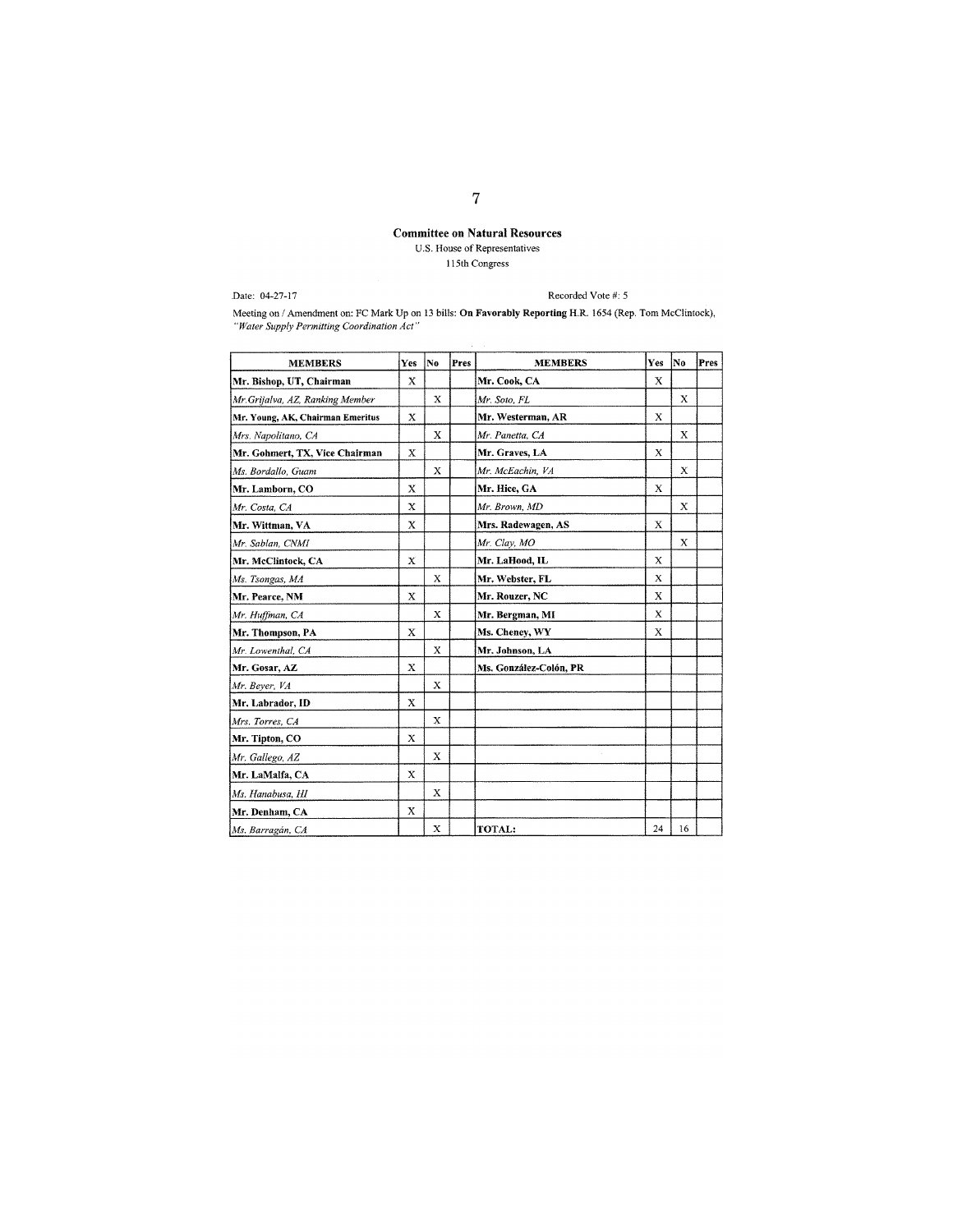## COMMITTEE OVERSIGHT FINDINGS AND RECOMMENDATIONS

Regarding clause  $2(b)(1)$  of rule X and clause  $3(c)(1)$  of rule XIII of the Rules of the House of Representatives, the Committee on Natural Resources' oversight findings and recommendations are reflected in the body of this report.

### COMPLIANCE WITH HOUSE RULE XIII AND CONGRESSIONAL BUDGET **ACT**

1. Cost of Legislation and the Congressional Budget Act. With respect to the requirements of clause  $3(c)(2)$  and  $(3)$  of rule XIII of the Rules of the House of Representatives and sections 308(a) and 402 of the Congressional Budget Act of 1974, the Committee has received the following estimate for the bill from the Director of the Congressional Budget Office:

# U.S. CONGRESS, CONGRESSIONAL BUDGET OFFICE, *Washington, DC, May 11, 2017.*

## Hon. ROB BISHOP,

*Chairman, Committee on Natural Resources,* 

*House of Representatives, Washington, DC.* 

DEAR MADAM CHAIRMAN: The Congressional Budget Office has prepared the enclosed cost estimate for H.R. 1654, the Water Supply Permitting Coordination Act.

If you wish further details on this estimate, we will be pleased to provide them. The CBO staff contact is Aurora Swanson.

Sincerely,

### KEITH HALL.

### Enclosure.

#### *H.R. 1654—Water Supply Permitting Coordination Act*

H.R. 1654 would direct the Bureau of Reclamation (BOR) to act as the lead federal agency for coordinating with 17 western states for issuing permits to construct new water storage projects on land managed by the Department of the Interior or the Department of Agriculture. The bill also would impose deadlines for carrying out certain activities related to each project. Based on information from BOR and other federal agencies, CBO estimates that implementing those provisions would cost about \$1 million a year for staff to coordinate agency reviews, to consolidate project data and documentation, to review projects, and for regional directors to review permits. Such spending would be subject to the availability of appropriated funds.

The bill also would authorize BOR to receive and spend funds contributed by nonfederal public entities to expedite the evaluation of permit applications for new projects. (With the aim of ensuring impartiality, amounts collected under the bill would not be used to cover the cost of final reviews required by regional directors; such spending would be subject to the availability of appropriated funds.) The amount collected each year would depend on the number of participants willing to contribute funds to expedite their permits. Based on an analysis of information from BOR, CBO estimates that in most years BOR would collect and spend less than \$500,000 for such purposes and that the net effect on direct spend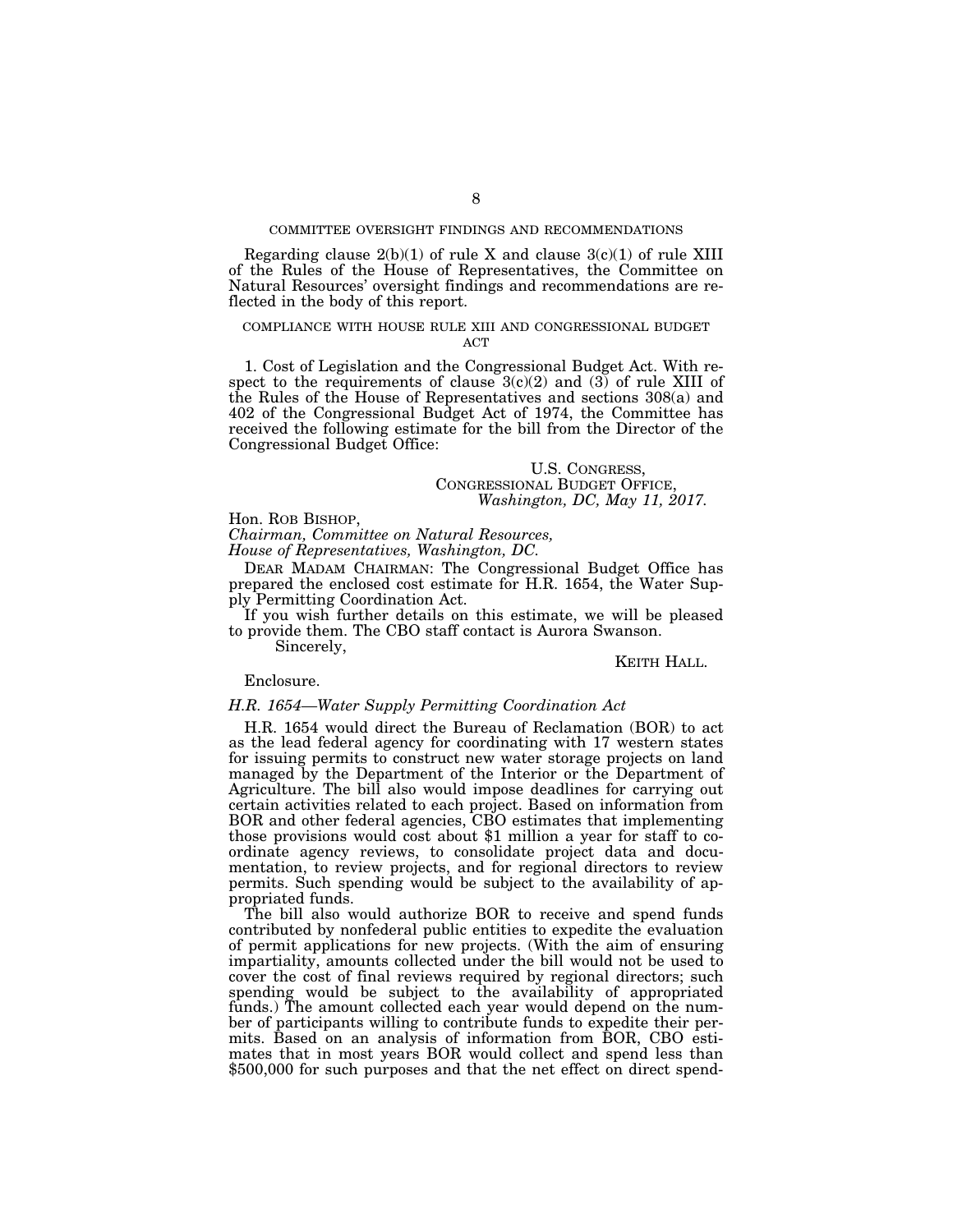ing would be negligible. Because implementing those provisions would affect direct spending, pay-as-you-go procedures apply. Enacting H.R. 1654 would not affect revenues.

CBO estimates that enacting the bill would not increase net direct spending or on-budget deficits in any of the four consecutive 10-year periods beginning in 2028.

H.R. 1654 contains no intergovernmental or private-sector mandates as defined in the Unfunded Mandates Reform Act. The bill would benefit public entities by expediting permits for federal water supply projects that serve those entities. Any costs incurred by state, local, or tribal governments that participate as cooperating agencies, including cost-sharing contributions, would result from voluntary commitments.

The CBO staff contacts for this estimate are Aurora Swanson (for federal costs) and Jon Sperl (for intergovernmental mandates). The estimate was approved by H. Samuel Papenfuss, Deputy Assistant Director for Budget Analysis.

2. General Performance Goals and Objectives. As required by clause  $3(c)(4)$  of rule XIII, the general performance goal or objective of this bill is to authorize the Secretary of the Interior to coordinate Federal and State permitting processes relating to the construction of new surface water storage projects on lands under the jurisdiction of the Secretary of the Interior and the Secretary of Agriculture and to designate the Bureau of Reclamation as the lead agency for permit processing.

### EARMARK STATEMENT

This bill does not contain any Congressional earmarks, limited tax benefits, or limited tariff benefits as defined under clause 9(e),  $9(f)$ , and  $9(g)$  of rule XXI of the Rules of the House of Representatives.

# COMPLIANCE WITH PUBLIC LAW 104–4

This bill contains no unfunded mandates.

## COMPLIANCE WITH H. RES. 5

Directed Rule Making. This bill does not contain any directed rule makings.

Duplication of Existing Programs. This bill does not establish or reauthorize a program of the federal government known to be duplicative of another program. Such program was not included in any report from the Government Accountability Office to Congress pursuant to section 21 of Public Law 111–139 or identified in the most recent Catalog of Federal Domestic Assistance published pursuant to the Federal Program Information Act (Public Law 95–220, as amended by Public Law 98–169) as relating to other programs.

## PREEMPTION OF STATE, LOCAL OR TRIBAL LAW

This bill is not intended to preempt any State, local or tribal law.

## CHANGES IN EXISTING LAW

If enacted, this bill would make no changes in existing law.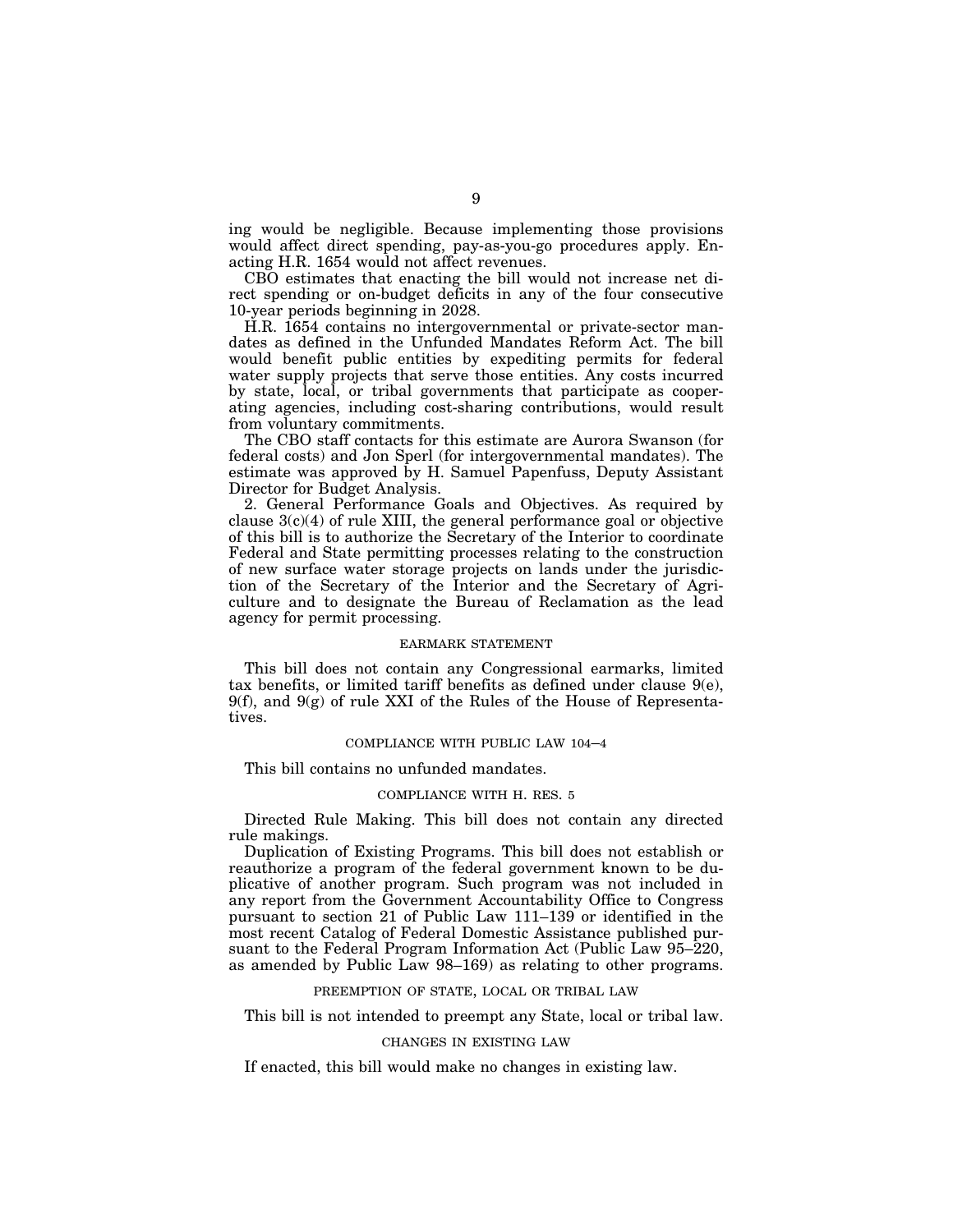# DISSENTING VIEWS

H.R. 1654 would impose arbitrary deadlines for completing key environmental reviews for new water storage projects and create an ill-conceived new review process at odds with the existing review process established under key laws such as the National Environmental Policy Act (NEPA).

Section 3 of the bill establishes the Bureau of Reclamation as the lead agency for all reviews, permits, approvals, and other requirements necessary for project construction. As lead agency, the Bureau of Reclamation could dictate deadlines and scope for environmental reviews, thereby undermining the management authority of expert federal agencies charged with implementing our nation's most important environmental laws such as the Endangered Species Act and Clean Water Act. Other bill sections mandate various deadlines and timelines for completing environmental reviews, determining project schedules, and consulting with cooperating agencies. The bill arises out of the Majority's notion that environmental regulations are a significant impediment to the construction of new dams.

Not a single water storage project has been denied construction because of a lack of coordination between the Bureau of Reclamation and other agencies or because of delays associated with review or permitting. According to the Bureau of Reclamation, project economics, pricing, and repayment challenges are the primary reasons for some projects being authorized but not constructed—not environmental compliance or a lack of coordination.

It is far from clear if the review process established in H.R. 1654 would dovetail or overlap with processes for review that already exists under the Fish and Wildlife Coordination Act, NEPA, and other major laws. For example, the bill's definition of ''cooperating agency" conflicts with the definition of "cooperating agency" established under NEPA, which establishes tribal, local, state, and federal entities as potential cooperating agencies. In addition, the legislation uses undefined terms such as ''unified environmental review document'' with no further explanation. The confusion this bill would cause, coupled with the compressed timeframe it mandates to establish the merits of projects, will likely make favorable recommendations for construction projects less probable. For these reasons, we oppose H.R. 1654.

RAÚL M. GRIJALVA,<br>Ranking Memb *Ranking Member, House Committee on Natural Resources.*  GRACE F. NAPOLITANO, *Ranking Member.*  JARED HUFFMAN,